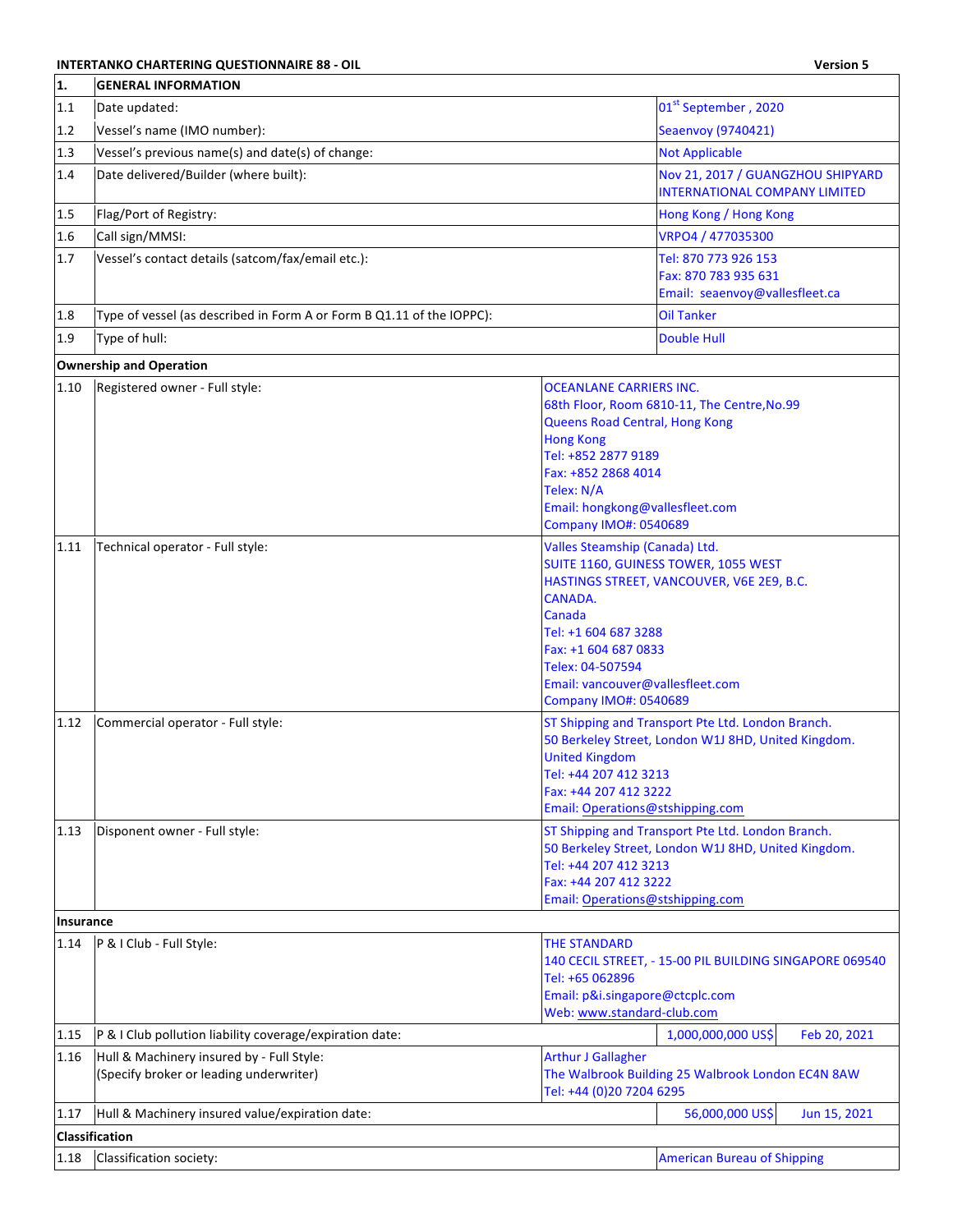| 1.19              | Class notation:                                                                                                                                |                      |                      | + A1 Oil CARRIER, ESP, E, AMS, ACCU,<br>CPS, CSR AB-CM, POT, PMA, RRDA, VEC-L,<br>SPMA, UWILD, TCM, ENVIRO, CRC, BWT,<br>RES, CPP, ECTC (SC), RW, GP                                                 |                                          |
|-------------------|------------------------------------------------------------------------------------------------------------------------------------------------|----------------------|----------------------|------------------------------------------------------------------------------------------------------------------------------------------------------------------------------------------------------|------------------------------------------|
| 1.20              | Is the vessel subject to any conditions of class, class extensions, outstanding memorandums or<br>class recommendations? If yes, give details: |                      | No                   |                                                                                                                                                                                                      |                                          |
| 1.21              | If classification society changed, name of previous and date of change:                                                                        |                      |                      | <b>Not Applicable</b>                                                                                                                                                                                |                                          |
| 1.22              | Does the vessel have ice class? If yes, state what level:                                                                                      |                      |                      | No, Not Applicable                                                                                                                                                                                   |                                          |
| 1.23              | Date/place of last dry-dock:                                                                                                                   |                      |                      | <b>Not Applicable</b>                                                                                                                                                                                |                                          |
| 1.24              | Date next dry dock due/next annual survey due:                                                                                                 |                      |                      | Nov 20, 2020                                                                                                                                                                                         | Nov 20,2020                              |
| 1.25              | Date of last special survey/next special survey due:                                                                                           |                      |                      |                                                                                                                                                                                                      | Nov 20, 2022                             |
| 1.26              | If ship has Condition Assessment Program (CAP), what is the latest overall rating:                                                             |                      |                      | <b>No</b>                                                                                                                                                                                            |                                          |
| <b>Dimensions</b> |                                                                                                                                                |                      |                      |                                                                                                                                                                                                      |                                          |
| 1.27              | Length overall (LOA):                                                                                                                          |                      |                      |                                                                                                                                                                                                      | <b>249.96 Metres</b>                     |
| 1.28              | Length between perpendiculars (LBP):                                                                                                           |                      |                      |                                                                                                                                                                                                      | 245.30 Metres                            |
| 1.29              | Extreme breadth (Beam):                                                                                                                        |                      |                      |                                                                                                                                                                                                      | 44.0 Metres                              |
| 1.30              | Moulded depth:                                                                                                                                 |                      |                      |                                                                                                                                                                                                      | 21.50 Metres                             |
| 1.31              | Keel to masthead (KTM)/ Keel to masthead (KTM) in collapsed condition, if applicable:                                                          |                      |                      | <b>50.517 Metres</b>                                                                                                                                                                                 | N/A                                      |
| 1.32              | Distance bridge front to center of manifold:                                                                                                   |                      |                      |                                                                                                                                                                                                      | 74.54 Metres                             |
| 1.33              | Bow to center manifold (BCM)/Stern to center manifold (SCM):                                                                                   |                      |                      | 125.055 Metres                                                                                                                                                                                       | 124.900 Metres                           |
| 1.34              | Parallel body distances                                                                                                                        |                      | Lightship            | Normal Ballast                                                                                                                                                                                       | Summer Dwt                               |
|                   | Forward to mid-point manifold:                                                                                                                 |                      | 43.40 Metres         | 51.82 Metres                                                                                                                                                                                         | 52.8 Metres                              |
|                   | Aft to mid-point manifold:                                                                                                                     |                      | <b>36.897 Metres</b> | <b>49.576 Metres</b>                                                                                                                                                                                 | 64.1 Metres                              |
|                   | Parallel body length:                                                                                                                          |                      | 80.297 Metres        | 101.396 Metres                                                                                                                                                                                       | 116.9 Metres                             |
| <b>Tonnages</b>   |                                                                                                                                                |                      |                      |                                                                                                                                                                                                      |                                          |
| 1.35              | Net Tonnage:                                                                                                                                   |                      |                      | 34237                                                                                                                                                                                                |                                          |
| 1.36              | Gross Tonnage/Reduced Gross Tonnage (if applicable):                                                                                           |                      |                      | 64092                                                                                                                                                                                                | 51288                                    |
| 1.37              | Suez Canal Tonnage - Gross (SCGT)/Net (SCNT):                                                                                                  |                      |                      | 66154.46                                                                                                                                                                                             | 60216.44                                 |
| 1.38              | Panama Canal Net Tonnage (PCNT):                                                                                                               |                      |                      | 52640                                                                                                                                                                                                |                                          |
|                   | <b>Loadline Information</b>                                                                                                                    |                      |                      |                                                                                                                                                                                                      |                                          |
| 1.39              | Loadline                                                                                                                                       | Freeboard            | Draft                | Deadweight                                                                                                                                                                                           | Displacement                             |
|                   | Summer:                                                                                                                                        | 6.471 Meters         | <b>15.067 Meters</b> | 113300 MT                                                                                                                                                                                            | 134235 MT                                |
|                   | Winter:                                                                                                                                        | 6.785 Meters         | 14.753 Meters        | 110145 MT                                                                                                                                                                                            | 131080 MT                                |
|                   | Tropical:                                                                                                                                      | 6.157 Meters         | <b>15.381 Meters</b> | 116462 MT                                                                                                                                                                                            | 137397 MT                                |
|                   | Lightship:                                                                                                                                     | <b>18.528 Meters</b> | 3.010 Meters         | $0$ MT                                                                                                                                                                                               | 20935.4 MT                               |
|                   | <b>Normal Ballast Condition:</b>                                                                                                               | <b>13.598 Metres</b> | 7.94 Meters          | 44584.06 MT                                                                                                                                                                                          | 65519.46 MT                              |
|                   | Segregated Ballast Condition:                                                                                                                  | <b>13.598 Metres</b> | 7.94 Meters          | 44584.06 MT                                                                                                                                                                                          | 65519.46 MT                              |
| 1.40              | FWA/TPC at summer draft:                                                                                                                       |                      |                      | <b>FWA: 333 mm</b>                                                                                                                                                                                   | <b>TPC: 100.6 MT</b>                     |
| 1.41              | Does vessel have multiple SDWT? If yes, please provide all assigned loadlines:                                                                 |                      |                      | Yes<br>113300 MT<br>104996 MT<br>99997 MT<br>89993 MT<br>84997MT                                                                                                                                     |                                          |
| 1.42              | Constant (excluding fresh water):                                                                                                              |                      |                      | <b>250 MT</b>                                                                                                                                                                                        |                                          |
| 1.43              | What is the company guidelines for Under Keel Clearance (UKC) for this vessel?                                                                 |                      |                      | Ocean Passage: 50% of Deepest Static<br><b>Draft</b><br><b>Static Draft</b><br>Port Approaches, Buoyed Channels in<br>areas at or near entrance to ports &<br>estuaries: 10% of Deepest Static Draft | Coastal / Shallow Waters: 20% of Deepest |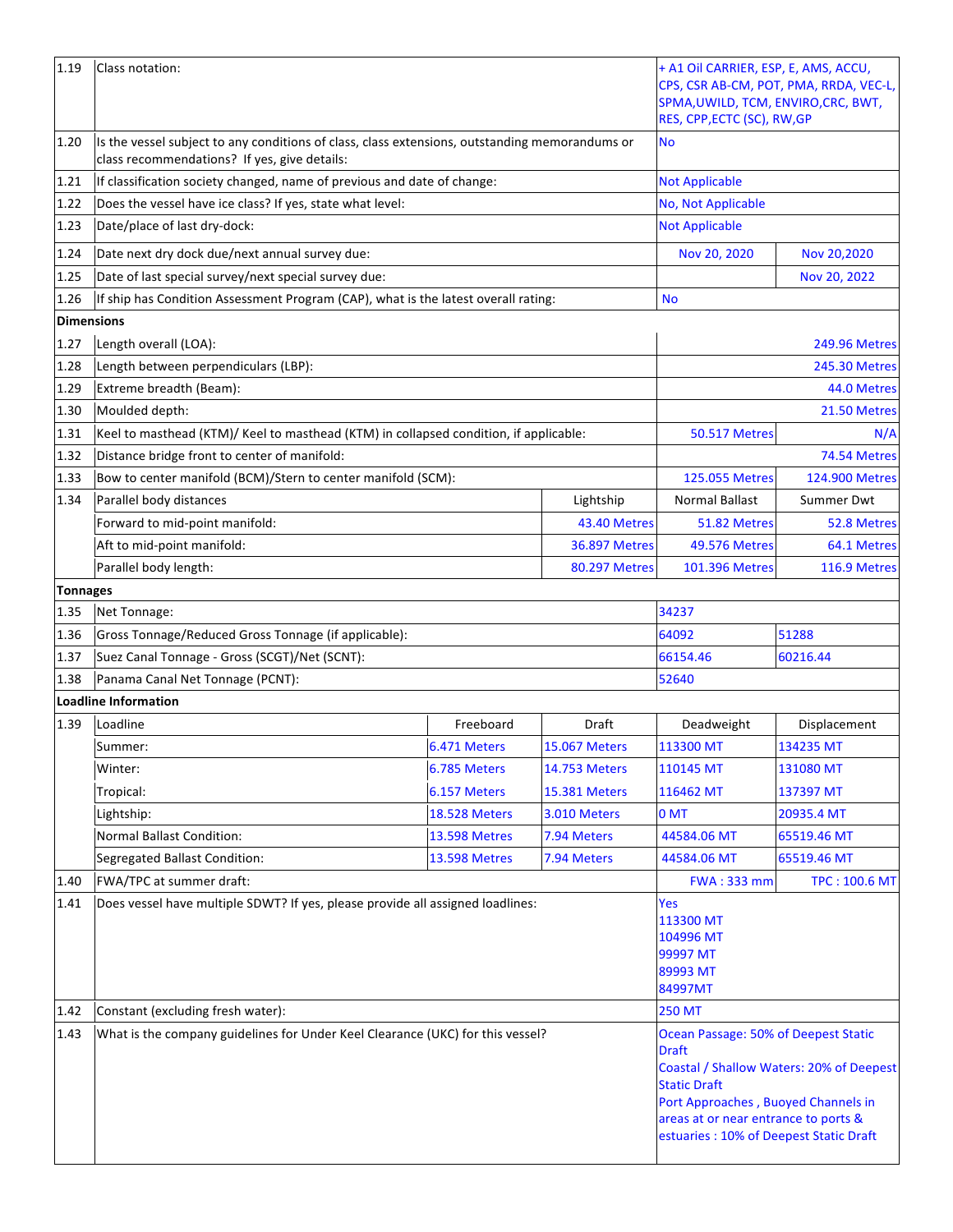|      |                                                            | Whilst alongside the berth, Fairways<br>inside ports (Shallow waters) / Pilotage<br>Waters: 1.5% of Vessel's Beam or<br>0.30m(whichever is greater)<br>Whilst at SBM/CBM moorings: 20% of<br><b>Deepest Static Draft</b><br>At Anchor - Unprotected Waters: 20% of<br><b>Deepest Static Draft</b><br>At Anchor - Protected / Sheltered Waters<br>: 10% of Deepest Static Draft |                       |
|------|------------------------------------------------------------|--------------------------------------------------------------------------------------------------------------------------------------------------------------------------------------------------------------------------------------------------------------------------------------------------------------------------------------------------------------------------------|-----------------------|
| 1.44 | What is the max height of mast above waterline (air draft) | <b>Full Mast</b>                                                                                                                                                                                                                                                                                                                                                               | <b>Collapsed Mast</b> |
|      | Summer deadweight:                                         | 36.779Meters                                                                                                                                                                                                                                                                                                                                                                   | 0 Meters              |
|      | Normal ballast:                                            | <b>41.287 Meters</b>                                                                                                                                                                                                                                                                                                                                                           | 0 Meters              |
|      | Lightship:                                                 | 44.749 Meters                                                                                                                                                                                                                                                                                                                                                                  | 0 Meters              |

| 2.   | <b>CERTIFICATES</b>                                                                                                                   | Issued                | <b>Last Annual</b>    | <b>Last Intermediate</b> | <b>Expires</b>        |
|------|---------------------------------------------------------------------------------------------------------------------------------------|-----------------------|-----------------------|--------------------------|-----------------------|
| 2.1  | Safety Equipment Certificate (SEC):                                                                                                   | Nov 21, 2017          | Nov 09,2019           | N/A                      | Nov 20, 2022          |
| 2.2  | Safety Radio Certificate (SRC):                                                                                                       | Nov 21, 2017          | Nov 09,2019           | N/A                      | Nov 20, 2022          |
| 2.3  | Safety Construction Certificate (SCC):                                                                                                | Nov 21, 2017          | Nov 09,2019           | N/A                      | Nov 20, 2022          |
| 2.4  | International Loadline Certificate (ILC):                                                                                             | Nov 21, 2017          | Nov 09,2019           | N/A                      | Nov 20, 2022          |
| 2.5  | International Oil Pollution Prevention Certificate (IOPPC):                                                                           | Nov 09,2019           | Nov 09,2019           | N/A                      | Nov 20, 2022          |
| 2.6  | International Ship Security Certificate (ISSC):                                                                                       | Apr 22, 2018          | <b>NA</b>             | N/A                      | Apr 21, 2023          |
| 2.7  | Maritime Labour Certificate (MLC):                                                                                                    | Nov 15, 2018          | <b>NA</b>             | N/A                      | Apr 21, 2023          |
| 2.8  | ISM Safety Management Certificate (SMC):                                                                                              | Apr 22, 2018          | <b>NA</b>             | N/A                      | Apr 21, 2023          |
| 2.9  | Document of Compliance (DOC):                                                                                                         | Mar 21, 2017          | Jul 03, 2020          | N/A                      | Apr 22, 2022          |
| 2.10 | USCG Certificate of Compliance (USCGCOC):                                                                                             | Apr 25, 2020          | <b>NA</b>             | N/A                      | Apr 25, 2022          |
| 2.11 | Civil Liability Convention (CLC) 1992 Certificate:                                                                                    | Dec 24, 2019          | N/A                   | N/A                      | Feb 20, 2021          |
| 2.12 | Civil Liability for Bunker Oil Pollution Damage Convention<br>(CLBC) Certificate:                                                     | Dec 24, 2019          | N/A                   | N/A                      | Feb 20, 2021          |
| 2.13 | Liability for the Removal of Wrecks Certificate (WRC):                                                                                | Dec 25, 2019          | N/A                   | N/A                      | Feb 20, 2021          |
| 2.14 | U.S. Certificate of Financial Responsibility (COFR):                                                                                  | Sep 27, 2020          | N/A                   | N/A                      | Sep 27, 2023          |
| 2.15 | Certificate of Class (COC):                                                                                                           | Dec 14, 2017          | Nov 09,2019           | N/A                      | Nov 20, 2022          |
| 2.16 | International Sewage Pollution Prevention Certificate<br>(ISPPC):                                                                     | Apr 25, 2019          | <b>NA</b>             | N/A                      | Nov 20, 2022          |
| 2.17 | Certificate of Fitness (COF):                                                                                                         | <b>Not Applicable</b> | <b>Not Applicable</b> | <b>Not Applicable</b>    | <b>Not Applicable</b> |
| 2.18 | International Energy Efficiency Certificate (IEEC):                                                                                   | Nov 21, 2017          | N/A                   | N/A                      | N/A                   |
| 2.19 | International Air Pollution Prevention Certificate (IAPPC):                                                                           | Nov 21, 2017          | Nov 09,2019           | N/A                      | Nov 20, 2022          |
|      | <b>Documentation</b>                                                                                                                  |                       |                       |                          |                       |
| 2.20 | Owner warrant that vessel is member of ITOPF and will remain so for the entire duration of this<br>voyage/contract:                   |                       |                       | <b>YES</b>               |                       |
| 2.21 | Does vessel have in place a Drug and Alcohol Policy complying with OCIMF guidelines for Control<br>of Drugs and Alcohol Onboard Ship? |                       |                       | <b>YES</b>               |                       |
| 2.22 | Is the ITF Special Agreement on board (if applicable)?                                                                                |                       |                       | <b>YES</b>               |                       |
| 2.23 | ITF Blue Card expiry date (if applicable):                                                                                            |                       |                       | 31/08/2021               |                       |

| 13. | <b>ICREW</b>                                            |  |            |                             |  |
|-----|---------------------------------------------------------|--|------------|-----------------------------|--|
| 3.1 | Nationality of Master:                                  |  |            | <b>INDIAN</b>               |  |
| 3.2 | Number and nationality of Officers:<br>12               |  |            | $12 - INDIAN$               |  |
| 3.3 | Number and nationality of Crew:                         |  | 14         | $14 - INDIAN$               |  |
| 3.4 | What is the common working language onboard:            |  |            | <b>ENGLISH</b>              |  |
| 3.5 | Do officers speak and understand English?               |  | <b>YES</b> |                             |  |
| 3.6 | If Officers/ratings employed by a manning agency - Full |  |            | <b>Officers &amp; Crew:</b> |  |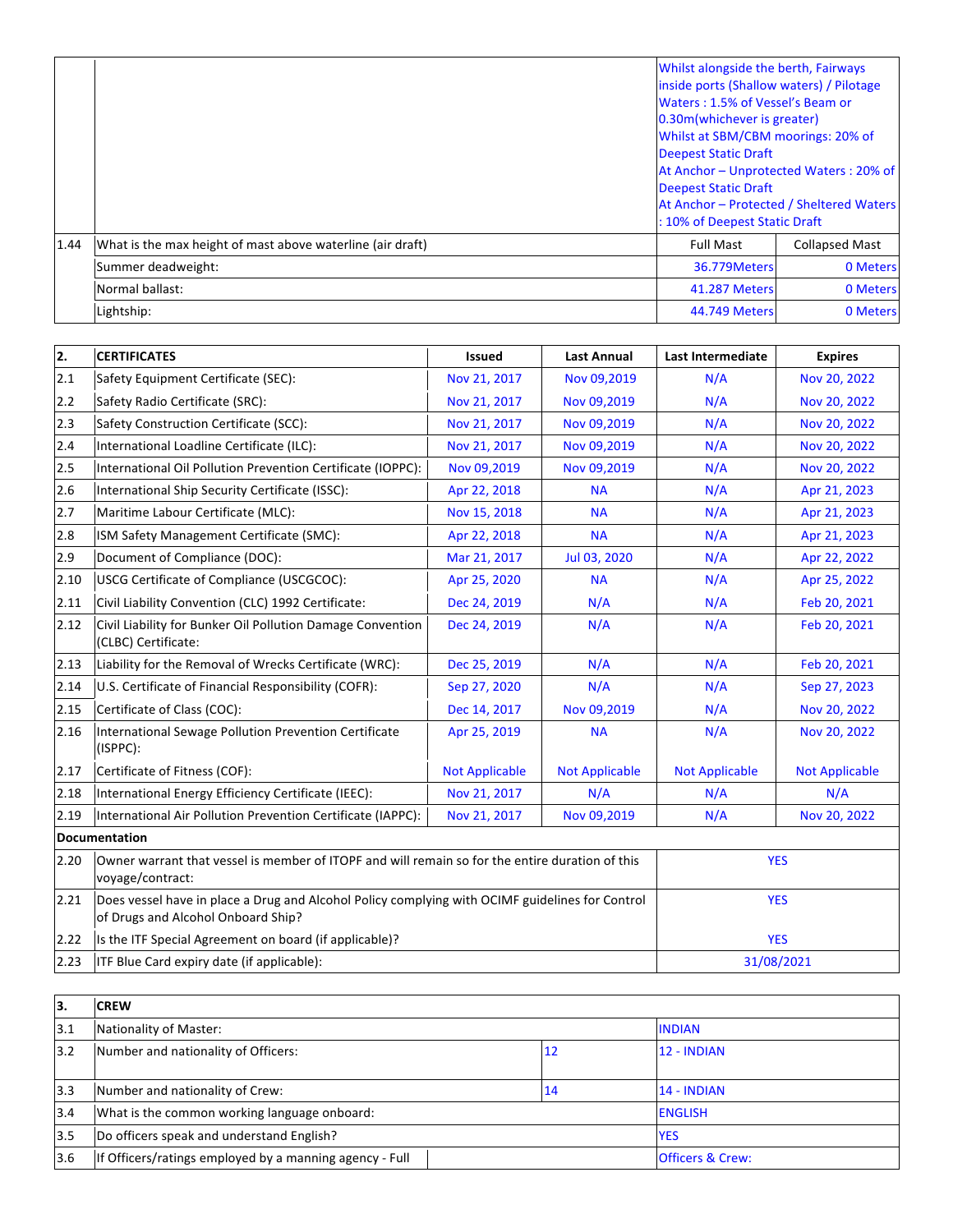| style: | <b>OCS Services (India) Pvt Ltd,</b>  |
|--------|---------------------------------------|
|        | 407-411, Oberoi Chambers II, 645/646, |
|        | <b>New Link</b>                       |
|        | Road, Andheri (West), Mumbai-400 053, |
|        | India.                                |
|        | Tel: +91-22-26744447/48/4             |
|        | Fax: +91-22-26743300                  |
|        | Telex: 011-83115 NTBY IN              |
|        | Email: vallescrew@oilfieldcs.com      |
|        |                                       |

| 14. | <b>FOR USA CALLS</b>                                                                                                                                   |                                                                                                                                                                               |  |
|-----|--------------------------------------------------------------------------------------------------------------------------------------------------------|-------------------------------------------------------------------------------------------------------------------------------------------------------------------------------|--|
| 4.1 | Has the vessel Operator submitted a Vessel Spill Response Plan to the US Coast Guard which has<br><b>YES</b><br>been approved by official USCG letter? |                                                                                                                                                                               |  |
| 4.2 | Qualified individual (QI) - Full style:                                                                                                                | O'Brien's Response Management Inc.<br>103 Morgan Lane, Suite 103<br>Plainsboro, NJ 08536-3339 USA<br>Tel: +1 985 781 0804<br>Email-commandcenter@obriensrm.com                |  |
| 4.3 | Oil Spill Response Organization (OSRO) - Full style:                                                                                                   | Marine Spill Response Management Inc.<br>Spring Park Place, Suite 200, Herndon, VA 20170 USA.<br>Tel: +1 732 417 0175<br>Fax: +1 732 417 0097<br>Email-mpa@maz.org            |  |
| 4.4 | Salvage and Marine Firefighting Services (SMFF) - Full Style:                                                                                          | <b>T &amp; T Salvage, LLC</b><br>8717 Humble Westfield Road<br>Humble, TX 77338<br>Office: +1-281-446-4010<br>24 Hour Emergency: +1-713-534-0700<br>Email: info@ttsalvage.com |  |

| 15.  | <b>SAFETY/HELICOPTER</b>                                                                                                                     |                                               |
|------|----------------------------------------------------------------------------------------------------------------------------------------------|-----------------------------------------------|
| 15.1 | Its the vessel operated under a Quality Management System? If Yes, what type of system?<br>(ISO9001 or IMO Resolution A.741(18) as amended): | <b>Yes</b><br><b>IMO Resolution A.741(18)</b> |
| 15.2 | Can the ship comply with the ICS Helicopter Guidelines?                                                                                      | <b>YES</b>                                    |
|      | [5.2.1 If Yes, state whether winching or landing area provided:                                                                              | <b>WINCHING ONLY</b>                          |
|      | [5.2.2 If Yes, what is the diameter of the circle provided:                                                                                  | <b>5 METRES</b>                               |

| <b>6.</b> | <b>COATING/ANODES</b> |            |                       |                     |            |
|-----------|-----------------------|------------|-----------------------|---------------------|------------|
| 6.1       | <b>Tank Coating</b>   | Coated     | Type                  | To What Extent      | Anodes     |
|           | Cargo tanks:          | <b>Yes</b> | <b>Phenolic Epoxy</b> | <b>Fully Coated</b> | No.        |
|           | Ballast tanks:        | <b>Yes</b> | Epoxy                 | <b>Fully Coated</b> | <b>Yes</b> |
|           | Slop tanks:           | Yes        | <b>Phenolic Epoxy</b> | <b>Fully Coated</b> | <b>No</b>  |

| 17.  | <b>BALLAST</b>           |     |                    |            |                            |
|------|--------------------------|-----|--------------------|------------|----------------------------|
| 17.1 | <b>Pumps</b>             | No. | <b>Type</b>        | Capacity   | At What Head<br>$(sg=1.0)$ |
|      | <b>Ballast Pumps:</b>    |     | <b>CENTRIFUGAL</b> | 4000 m3/hr | 40.0m                      |
|      | <b>Ballast Eductors:</b> |     | <b>VENTURI</b>     | 700 m3/hr  | 25.0 <sub>m</sub>          |

| <b>8.</b> | <b>CARGO</b>                                                                                             |  |              |
|-----------|----------------------------------------------------------------------------------------------------------|--|--------------|
|           | Double Hull Vessels                                                                                      |  |              |
| 8.1       | Its vessel fitted with centerline bulkhead in all cargo tanks? If Yes, solid or perforated:<br>Yes/Solid |  |              |
|           | <b>Cargo Tank Capacities</b>                                                                             |  |              |
| 8.2       | Number of cargo tanks and total cubic capacity (98%):                                                    |  | 126279.25 m3 |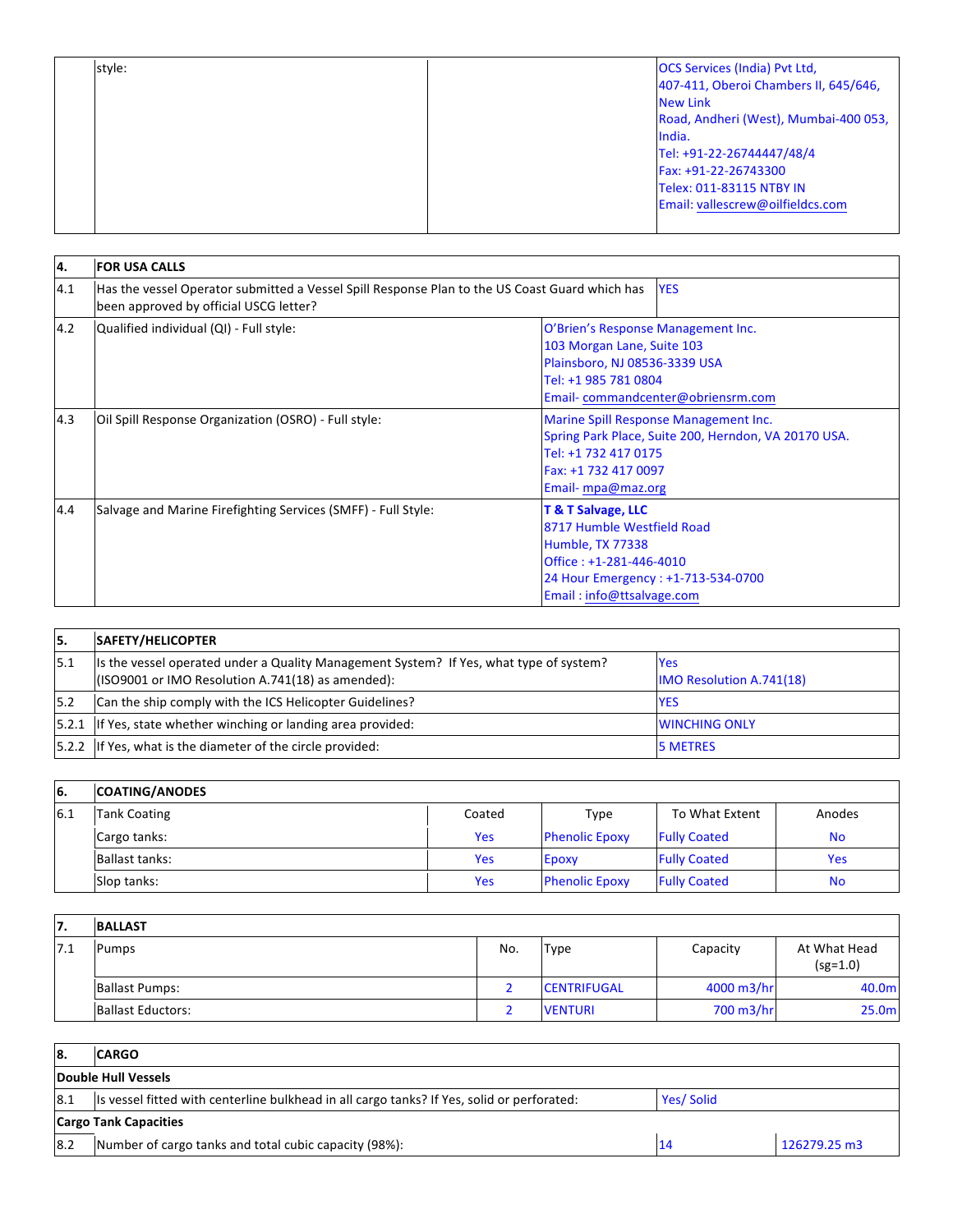| 8.2.1              | Capacity (98%) of each natural segregation with double valve (specify tanks):                                                   | Seg#1: 38989.2 m3 (1P/S, 5P/S)<br>Seg#2: 40414.0 m3 (2P/S, 6P/S)<br>Seg#3: 21894.2 m3 (3P/S, SL(P)) |                         |
|--------------------|---------------------------------------------------------------------------------------------------------------------------------|-----------------------------------------------------------------------------------------------------|-------------------------|
|                    |                                                                                                                                 | Seg#4: 24981.7 m3 (4P/S, SL(S))                                                                     |                         |
| 8.3                | Number of slop tanks and total cubic capacity (98%):                                                                            |                                                                                                     | 5656.02 Cu. Metres      |
| 8.3.1              | Specify segregations which slops tanks belong to and their capacity with double valve:                                          | Seg#3: 21894.2 m3 (3P/S, SL(P))<br>Seg#4: 24981.7 m3 (4P/S, SL(S))                                  |                         |
| 8.3.2              | Residual/retention oil tank(s) capacity (98%), if applicable:                                                                   | 469.8m3                                                                                             |                         |
| <b>SBT Vessels</b> |                                                                                                                                 |                                                                                                     |                         |
| 8.3.3              | What is total SBT capacity and percentage of SDWT vessel can maintain?                                                          | 40919.1m3                                                                                           | 41.94%                  |
| 8.3.4              | Does vessel meet the requirements of MARPOL Annex I Reg 18.2:                                                                   | <b>YES</b>                                                                                          |                         |
|                    | <b>Cargo Handling and Pumping Systems</b>                                                                                       |                                                                                                     |                         |
| 8.4                | How many grades/products can vessel load/discharge with double valve segregation:                                               | 4                                                                                                   |                         |
| 8.5                | Are there any cargo tank filling restrictions?<br>If yes, specify number of slack tanks, max s.g., ullage restrictions etc.:    | <b>NO</b><br><b>NOT APPLICABLE</b>                                                                  |                         |
| 8.6                | Max loading rate for homogenous cargo                                                                                           | With VECS                                                                                           | <b>Without VECS</b>     |
|                    | Loaded per manifold connection:                                                                                                 | 2969 m3/hr                                                                                          | 2969 m3/hr              |
|                    | Loaded simultaneously through all manifolds:                                                                                    | 11875 m3/hr                                                                                         | 11875 m3/hr             |
|                    | <b>Cargo Control Room</b>                                                                                                       |                                                                                                     |                         |
| 8.7                | Is ship fitted with a Cargo Control Room (CCR)?                                                                                 |                                                                                                     | <b>Yes</b>              |
| 8.8                | Can tank innage/ullage be read from the CCR?                                                                                    |                                                                                                     | Yes                     |
|                    | <b>Gauging and Sampling</b>                                                                                                     |                                                                                                     |                         |
| 8.9                | Is gauging system certified and calibrated? If no, specify which ones are not calibrated:                                       | Yes                                                                                                 |                         |
|                    | What type of fixed closed tank gauging system is fitted:                                                                        | <b>KROHNE SKARPENORD TANK RADAR</b>                                                                 |                         |
|                    | Are high level alarms fitted to the cargo tanks? If Yes, indicate whether to all tanks or partial:                              | Yes, All tanks                                                                                      |                         |
| 8.9.1              | Can cargo be transferred under closed loading conditions in accordance with ISGOTT 11.1.6.6?                                    | Yes                                                                                                 |                         |
| 8.9.2              | Are cargo tanks fitted with multipoint gauging? If yes, specify type and locations:                                             | Yes- Fwd & Aft of tanks except ROT.                                                                 |                         |
| 8.10               | Number of portable gauging units (example- MMC) on board:                                                                       | 4                                                                                                   |                         |
|                    | <b>Vapor Emission Control System (VECS)</b>                                                                                     |                                                                                                     |                         |
| 8.11               | Is a Vapour Emission Control System (VECS) fitted?                                                                              | Yes                                                                                                 |                         |
| 8.12               | Number/size of VECS manifolds (per side):                                                                                       |                                                                                                     | 400mm                   |
| 8.13               | Number/size/type of VECS reducers:                                                                                              | 2 (18"x16", 16"x 12")                                                                               |                         |
| Venting            |                                                                                                                                 |                                                                                                     |                         |
| 8.14               | State what type of venting system is fitted:                                                                                    | <b>COMMON MAST RISER AND</b><br><b>INDEPENDENT HV VENTS</b>                                         |                         |
|                    | <b>Cargo Manifolds and Reducers</b>                                                                                             |                                                                                                     |                         |
| 8.15               | Total number/size of cargo manifold connections on each side:                                                                   | 4 / 400 Millimetres                                                                                 |                         |
| 8.16               | What type of valves are fitted at manifold:                                                                                     | <b>Butterfly</b>                                                                                    |                         |
| 8.17               | What is the material/rating of the manifold:                                                                                    | Steel / ANSI 150                                                                                    |                         |
| 8.17.1             | Does vessel comply with the latest edition of the OCIMF 'Recommendations for Oil Tanker<br>Manifolds and Associated Equipment'? | <b>YES</b>                                                                                          |                         |
| 8.18               | Distance between cargo manifold centers:                                                                                        | 2,520 Millimetres                                                                                   |                         |
| 8.19               | Distance ships rail to manifold:                                                                                                |                                                                                                     | <b>4600 Millimetres</b> |
| 8.20               | Distance manifold to ships side:                                                                                                |                                                                                                     | <b>4600 Millimetres</b> |
| 8.21               | Top of rail to center of manifold:                                                                                              |                                                                                                     | <b>777 Millimetres</b>  |
| 8.22               | Distance main deck to center of manifold:                                                                                       |                                                                                                     | 2100 Millimetres        |
| 8.23               | Spill tank grating to center of manifold:                                                                                       |                                                                                                     | 900 Millimetres         |
| 8.24               | Manifold height above the waterline in normal ballast/at SDWT condition:                                                        | 15.70 Metres                                                                                        | 8.573 Metres            |
| 8.25               | Number/size/type of reducers:                                                                                                   | 8 x 400/400mm (16/16")<br>4 x 400/300mm (16/12")<br>4 x 400/250mm (16/10")                          |                         |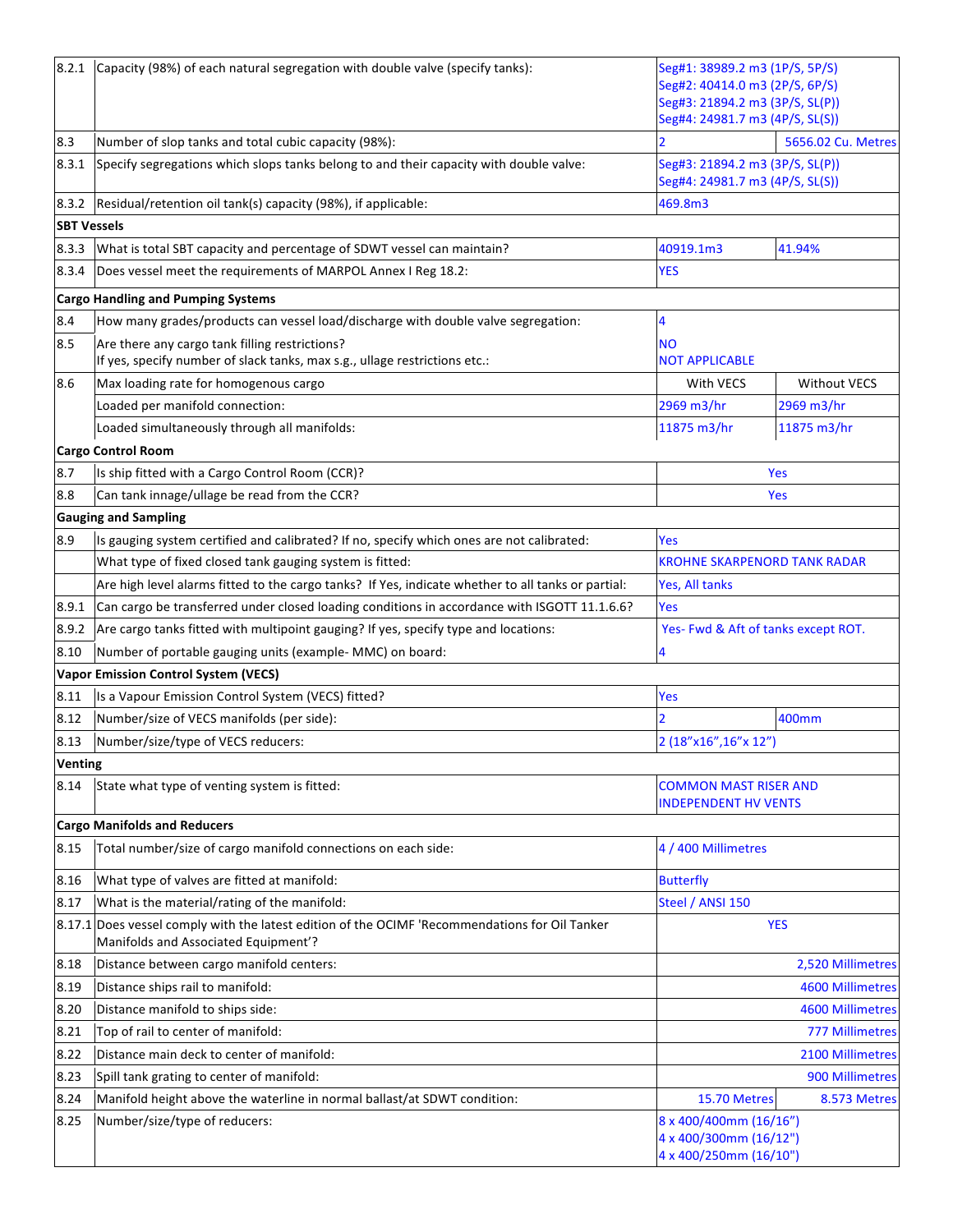|                |                                                                        |                                      |                                      | 4 x 400/200mm (16/8")<br><b>DIN</b> |                            |
|----------------|------------------------------------------------------------------------|--------------------------------------|--------------------------------------|-------------------------------------|----------------------------|
| 8.26           | Is vessel fitted with a stern manifold? If yes, state size:            |                                      |                                      | No, 0 Millimetres                   |                            |
| <b>Heating</b> |                                                                        |                                      |                                      |                                     |                            |
| 8.27           | Cargo/slop tanks fitted with a cargo heating system?                   | Type                                 | Coiled                               | Material                            |                            |
|                | Cargo Tanks:                                                           | <b>Steam Heating</b><br>Coils        | Yes                                  | <b>SS</b>                           |                            |
|                | Slop Tanks:                                                            | <b>Steam Heating</b><br><b>Coils</b> | Yes                                  | <b>SS</b>                           |                            |
| 8.28           | Maximum temperature cargo can be loaded/maintained:                    |                                      |                                      | 73.9 °C / 165.0 °F                  | 62.8 °C / 145.04 °F        |
|                | 8.28.1 Minimum temperature cargo can be loaded/maintained:             | 0.0 °C / 32.0 °F                     | 0.0 °C / 32.0 °F                     |                                     |                            |
|                | <b>Inert Gas and Crude Oil Washing</b>                                 |                                      |                                      |                                     |                            |
| 8.29           | Is an Inert Gas System (IGS) fitted/operational?                       |                                      |                                      | Yes / Yes                           |                            |
|                | 8.29.1 Is a Crude Oil Washing (COW) installation fitted/operational?   |                                      |                                      | Yes / Yes                           |                            |
| 8.30           | Is IGS supplied by flue gas, inert gas (IG) generator and/or nitrogen: |                                      |                                      | <b>Flue Gas</b>                     |                            |
|                | <b>Cargo Pumps</b>                                                     |                                      |                                      |                                     |                            |
| 8.31           | How many cargo pumps can be run simultaneously at full capacity:       |                                      |                                      | 4                                   |                            |
| 8.32           | Pumps                                                                  | No.                                  | Type                                 | Capacity                            | At What Head<br>$(sg=1.0)$ |
|                | Cargo Pumps:                                                           | 4                                    | <b>CENTRIFUGAL</b><br>(STEAM DRIVEN) | 10,000 m3/hr                        | 125.0m                     |
|                | Cargo Eductors:                                                        | $\mathbf{1}$                         | <b>VENTURI</b>                       | 450 m3/hr                           | 25.0m                      |
|                | Stripping:                                                             | $\mathbf{1}$                         | <b>RECIPROCATING</b><br><b>PUMP</b>  | 250 m3/hr                           | 125.0m                     |
| 8.33           | Is at least one emergency portable cargo pump provided?                |                                      |                                      | <b>NA</b>                           |                            |

| 9.  | <b>MOORING</b>          |                 |                            |                                                             |            |                                |
|-----|-------------------------|-----------------|----------------------------|-------------------------------------------------------------|------------|--------------------------------|
| 9.1 | Wires (on drums)        | No.             | Diameter                   | Material                                                    | Length     | <b>Breaking Strength</b>       |
|     | Forecastle:             | $\overline{4}$  | 34 Millimetres GSWR (IWRC) |                                                             | 305 Metres | 82.3 Metric Tonnes             |
|     | Main deck fwd:          | $\overline{4}$  | 34 Millimetres GSWR (IWRC) |                                                             | 305 Metres | 82.3 Metric Tonnes             |
|     | Main deck aft:          | $\overline{2}$  | 34 Millimetres GSWR (IWRC) |                                                             | 305 Metres | 82.3 Metric Tonnes             |
|     | Poop deck:              | $6\phantom{1}6$ | 34 Millimetres GSWR (IWRC) |                                                             | 305 Metres | 82.3 Metric Tonnes             |
| 9.2 | Wire tails              | No.             | Diameter                   | Material                                                    | Length     | <b>Breaking Strength</b>       |
|     | Forecastle:             | $\overline{4}$  | <b>64 Millimetres</b>      | <b>47% POLYOLEFIN</b><br><b>AND 53%</b><br><b>POLYESTER</b> | 11 Metres  | <b>103 Metric Tonnes</b>       |
|     | Main deck fwd:          | 4               | <b>64 Millimetres</b>      | <b>47% POLYOLEFIN</b><br><b>AND 53%</b><br><b>POLYESTER</b> | 11 Metres  | <b>103 Metric Tonnes</b>       |
|     | Main deck aft:          | $\overline{2}$  | <b>64 Millimetres</b>      | <b>47% POLYOLEFIN</b><br><b>AND 53%</b><br><b>POLYESTER</b> | 11 Metres  | <b>103 Metric Tonnes</b>       |
|     | Poop deck:              | $6\phantom{1}6$ | <b>64 Millimetres</b>      | <b>47% POLYOLEFIN</b><br><b>AND 53%</b><br><b>POLYESTER</b> | 11 Metres  | <b>103 Metric Tonnes</b>       |
| 9.3 | Ropes (on drums)        | No.             | Diameter                   | Material                                                    | Length     | <b>Breaking Strength</b>       |
|     | Forecastle:             | $\mathbf{0}$    | 0 Millimetres              | <b>Not Applicable</b>                                       | 0 Metres   | <b>0 Metric Tonnes</b>         |
|     | Main deck fwd:          | $\mathbf{0}$    | 0 Millimetres              | <b>Not Applicable</b>                                       | 0 Metres   | <b>0 Metric Tonnes</b>         |
|     | Main deck aft:          | $\mathbf{0}$    | 0 Millimetres              | <b>Not Applicable</b>                                       | 0 Metres   | <b>0 Metric Tonnes</b>         |
|     | Poop deck:              | $\mathbf{0}$    | 0 Millimetres              | <b>Not Applicable</b>                                       | 0 Metres   | <b>0 Metric Tonnes</b>         |
| 9.4 | <b>Other lines</b>      | No.             | Diameter                   | Material                                                    | Length     | <b>Breaking Strength</b>       |
|     | Forecastle: (FPK STORE) | 4               | <b>60 Millimetres</b>      | <b>47% POLYOLEFIN</b><br><b>AND 53%</b>                     |            | 220 Metres 91.8 MT B/ Strength |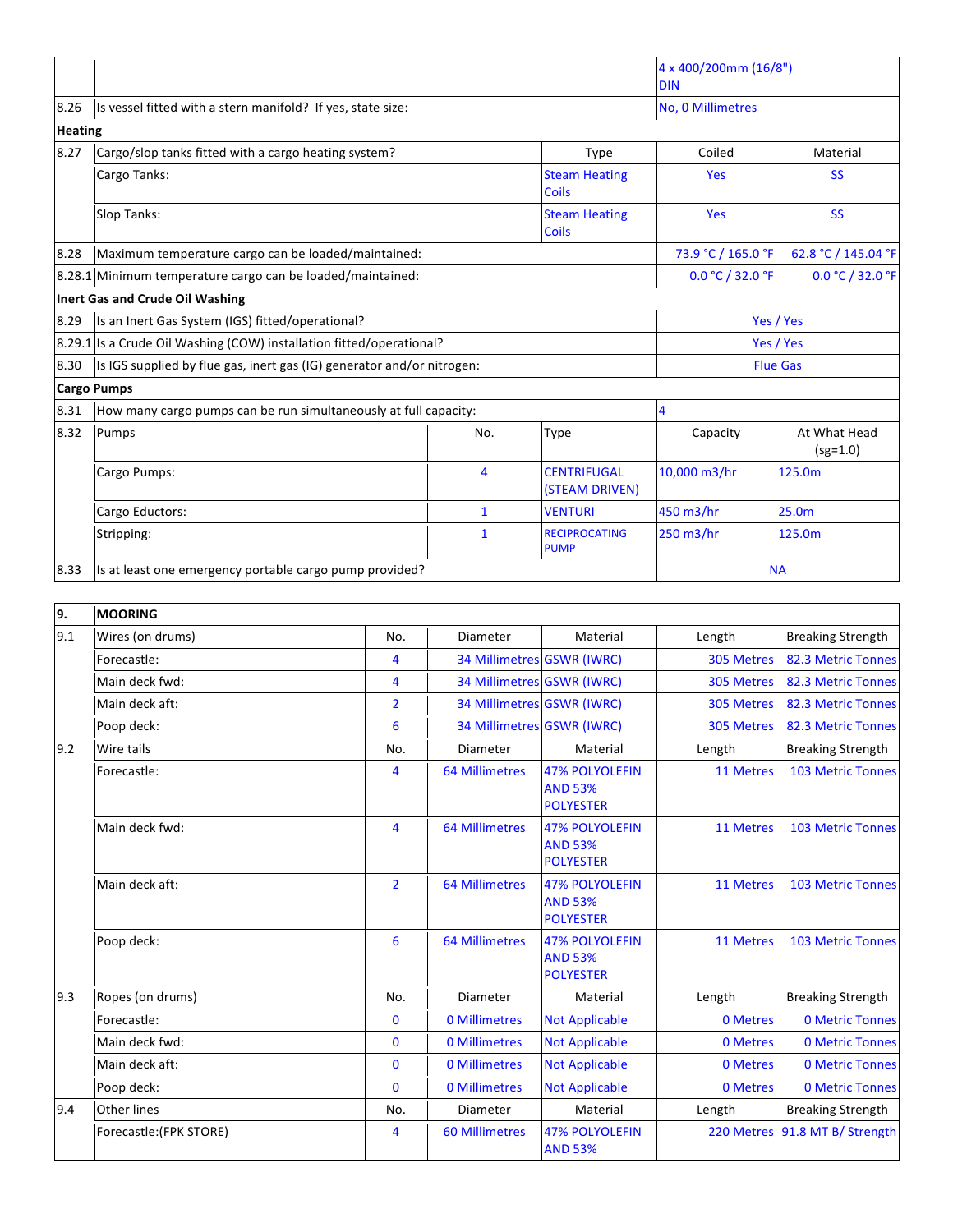|                   |                                                                                                                                                                                                   |                |                       | <b>POLYESTER</b>                                            |                                                                                      |                                |
|-------------------|---------------------------------------------------------------------------------------------------------------------------------------------------------------------------------------------------|----------------|-----------------------|-------------------------------------------------------------|--------------------------------------------------------------------------------------|--------------------------------|
|                   |                                                                                                                                                                                                   | 4              | <b>68 Millimetres</b> | <b>47% POLYOLEFIN</b><br><b>AND 53%</b>                     |                                                                                      | 220 Metres 91.8 MT B/ Strength |
|                   | Main deck fwd:                                                                                                                                                                                    | 0              | 0 Millimetres         | <b>Not Applicable</b>                                       | 0 Metres                                                                             | <b>0 Metric Tonnes</b>         |
|                   | Main deck aft:                                                                                                                                                                                    | $\mathbf{0}$   | 0 Millimetres         | <b>Not Applicable</b>                                       | 0 Metres                                                                             | <b>0 Metric Tonnes</b>         |
|                   | Poop deck: (STEERING FLAT/ROPE STORE)                                                                                                                                                             | 4              | <b>60 Millimetres</b> | <b>47% POLYOLEFIN</b><br><b>AND 53%</b><br><b>POLYESTER</b> |                                                                                      | 220 Metres 91.8 MT B/ Strength |
|                   |                                                                                                                                                                                                   | 6              | <b>68 Millimetres</b> | <b>47% POLYOLEFIN</b><br><b>AND 53%</b>                     |                                                                                      | 220 Metres 91.8 MT B/ Strength |
| 9.5               | Winches                                                                                                                                                                                           | No.            | No. Drums             | Motive Power                                                | <b>Brake Capacity</b>                                                                | Type of Brake                  |
|                   | Forecastle:                                                                                                                                                                                       | $\overline{2}$ | <b>Double</b>         | <b>Hydraulic</b>                                            | <b>69 Metric Tonnes</b>                                                              | <b>Manual</b>                  |
|                   | Main deck fwd:                                                                                                                                                                                    | $\overline{2}$ | <b>Double</b>         | <b>Hydraulic</b>                                            | <b>69 Metric Tonnes</b>                                                              | <b>Manual</b>                  |
|                   | Main deck aft:                                                                                                                                                                                    | $\mathbf{1}$   | <b>Double</b>         | <b>Hydraulic</b>                                            | <b>69 Metric Tonnes</b>                                                              | <b>Manual</b>                  |
|                   | Poop deck:                                                                                                                                                                                        | $\overline{2}$ | <b>Triple</b>         | <b>Hydraulic</b>                                            | <b>69 Metric Tonnes</b>                                                              | <b>Manual</b>                  |
| 9.6               | Bitts, closed chocks/fairleads                                                                                                                                                                    |                | No. Bitts             | <b>SWL Bitts</b>                                            | No. Closed Chocks                                                                    | <b>SWL Closed Chocks</b>       |
|                   | Forecastle:                                                                                                                                                                                       |                | 6                     | <b>83 Metric Tonnes</b>                                     | 6                                                                                    | 92 Metric Tonnes               |
|                   | Main deck fwd:                                                                                                                                                                                    |                | $6\phantom{1}6$       | 92 Metric Tonnes                                            | 16                                                                                   | <b>92 Metric Tonnes</b>        |
|                   | Main deck aft:                                                                                                                                                                                    |                | 4                     | <b>83 Metric Tonnes</b>                                     | 8                                                                                    | <b>83 Metric Tonnes</b>        |
|                   | Poop deck:                                                                                                                                                                                        |                | 8                     | <b>83 Metric Tonnes</b>                                     | 14                                                                                   | <b>83 Metric Tonnes</b>        |
|                   | <b>Anchors/Emergency Towing System</b>                                                                                                                                                            |                |                       |                                                             |                                                                                      |                                |
| 9.7               | Number of shackles on port/starboard cable:                                                                                                                                                       |                |                       |                                                             |                                                                                      | 13/13                          |
| 9.8               | Type/SWL of Emergency Towing system forward:                                                                                                                                                      |                |                       |                                                             | <b>CHAFE CHAIN</b>                                                                   | <b>250 Metric Tonnes</b>       |
| 9.9               | Type/SWL of Emergency Towing system aft:                                                                                                                                                          |                |                       |                                                             | <b>STORAGE DRUM</b>                                                                  | <b>204 Metric Tonnes</b>       |
| <b>Escort Tug</b> |                                                                                                                                                                                                   |                |                       |                                                             |                                                                                      |                                |
| 9.10              | What is size/SWL of closed chock and/or fairleads of enclosed type on stern:                                                                                                                      |                |                       | 600 x 450                                                   | <b>204 Metric Tonnes</b>                                                             |                                |
| 9.11              | What is SWL of bollard on poop deck suitable for escort tug:                                                                                                                                      |                |                       |                                                             |                                                                                      | <b>204 Metric Tonnes</b>       |
|                   | Lifting Equipment/Gangway                                                                                                                                                                         |                |                       |                                                             |                                                                                      |                                |
| 9.12              | Derrick/Crane description (Number, SWL and location):                                                                                                                                             |                |                       |                                                             | Cranes: 2 x 15 Tonnes<br>Port and Stbd (midship)<br><b>Provision Crane:1x8T(aft)</b> |                                |
| 9.13              | Accommodation ladder direction:                                                                                                                                                                   |                |                       |                                                             | <b>AFT</b>                                                                           |                                |
|                   | Does vessel have a portable gangway? If yes, state length:                                                                                                                                        |                |                       |                                                             | YES, 18.0 m                                                                          |                                |
|                   | <b>Single Point Mooring (SPM) Equipment</b>                                                                                                                                                       |                |                       |                                                             |                                                                                      |                                |
| 9.14              | Does the vessel meet the recommendations in the latest edition of OCIMF 'Recommendations for<br>Equipment Employed in the Bow Mooring of Conventional Tankers at Single Point Moorings<br>(SPM)'? |                |                       |                                                             | Yes                                                                                  |                                |
| 9.15              | If fitted, how many chain stoppers:                                                                                                                                                               |                |                       | $\overline{2}$                                              |                                                                                      |                                |
| 9.16              | State type/SWL of chain stopper(s):                                                                                                                                                               |                |                       | <b>Tongue Type</b>                                          | <b>250 Metric Tonnes</b>                                                             |                                |
| 9.17              | What is the maximum size chain diameter the bow stopper(s) can handle:                                                                                                                            |                |                       |                                                             |                                                                                      | <b>76 Millimetres</b>          |
| 9.18              | Distance between the bow fairlead and chain stopper/bracket:                                                                                                                                      |                |                       |                                                             |                                                                                      | 3,350 Millimetres              |
| 9.19              | Is bow chock and/or fairlead of enclosed type of OCIMF recommended size<br>(600mm x 450mm)? If not, give details of size:                                                                         |                |                       | Yes<br><b>Not Applicable</b>                                |                                                                                      |                                |

| 10.  | <b>IPROPULSION</b>                                              |                                 |                                       |
|------|-----------------------------------------------------------------|---------------------------------|---------------------------------------|
| 10.1 | Speed                                                           | Maximum                         | Economical                            |
|      | Ballast speed:                                                  |                                 | 14.50 Knots (WSNP) 12.50 Knots (WSNP) |
|      | Laden speed:                                                    |                                 | 14.00 Knots (WSNP) 12.00 Knots (WSNP) |
| 10.2 | What type of fuel is used for main propulsion/generating plant: | <b>IFO 380 / MGO</b>            | <b>IFO 380 / MGO</b><br><b>DMA</b>    |
| 10.3 | Type/Capacity of bunker tanks:                                  | <b>HSFO: 2822.50 Cu. Metres</b> |                                       |